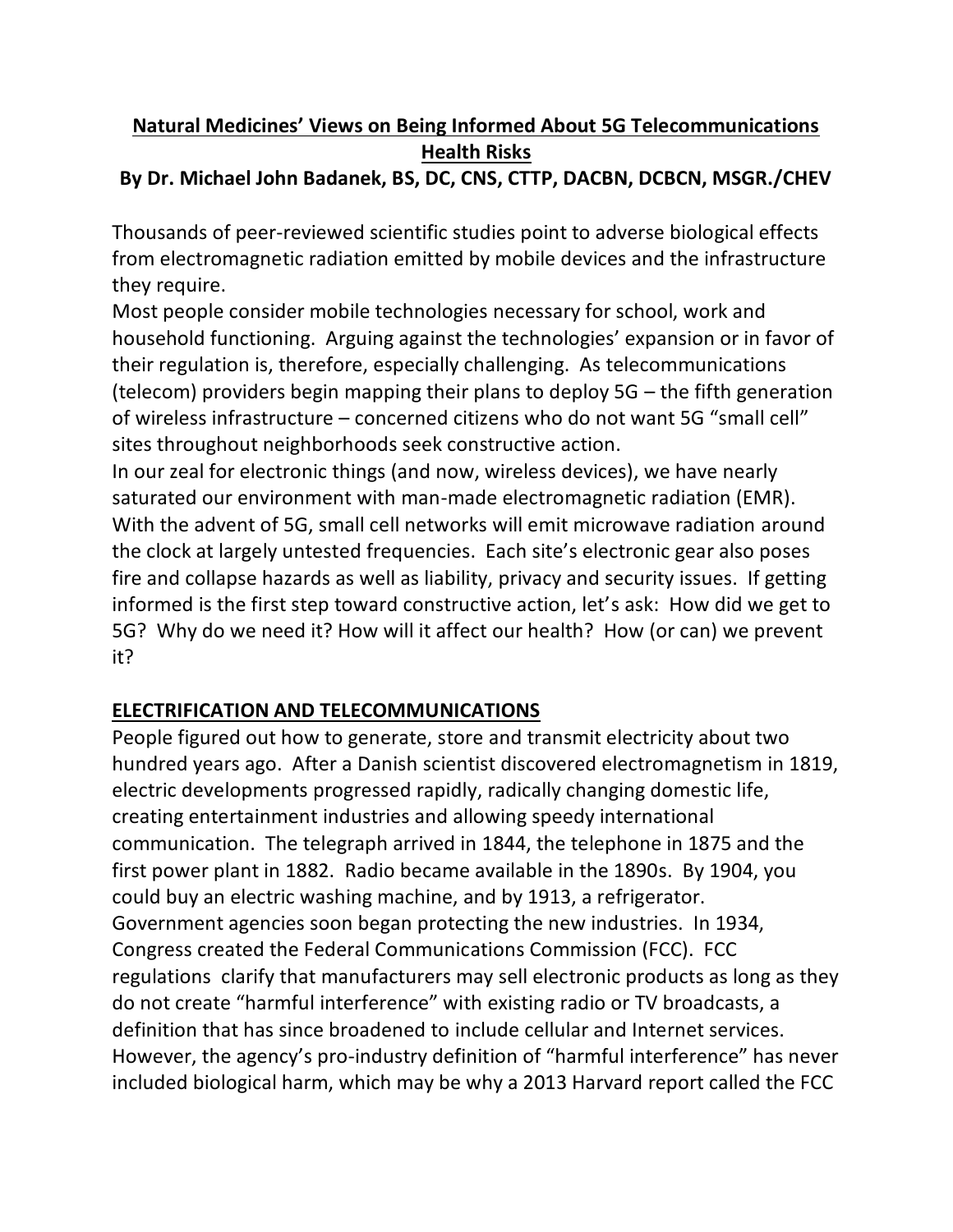a "captured agency". Unashamedly, FCC regulations safeguard neither the public nor our environment.

In 1996, Congress passed the industry-friendly Telecommunications Act. Section 704 prohibits municipalities from denying permits to install cellular antennas based on health or environmental concerns. Also in the mid-1990s, to determine whether mobile devices were safe enough to market, engineers filled the head of a two-hundred-and-twenty-pound mannequin with salty fluid, took its temperature and gave it a cell phone for six minutes. Because this dummy's temperature did not change by two degrees Celsius after six minutes—call this a test of immediate, thermal effects of EMR exposure – the FCC has allowed consumers to buy increasingly powerful mobile devices ever since.

## **NON-THERMAL BIOLOGICAL EFFECTS**

Human organs – including our brains and hearts—function by intricate electrochemical signals. We depend on these signals to digest food, make decisions and know when to sleep. Even at rest, all of our cells have measurable voltage.

It is astonishing, therefore, that the FCC has never recognized or assessed the non-thermal effects of EMR exposure, including the effects of cumulative or combined exposures, or potential effects on pregnant women, infants, children, people with medical implants and wildlife. Thousands of pre-reviewed scientific studies conducted by other parties now point to adverse biological effects from EMR emitted by mobile devices and the infrastructure they require, including "single and double stranded DNA breaks, immune dysfunction, cognitive processing effects, stress protein synthesis in the brain, altered brain development, sleep and memory disturbances, ADHD, abnormal behavior, sperm dysfunction and brain tumors."

One of the most recent studies was a twenty-five million dollar rodent study conducted by the National Institute of Health's National Toxicology Program, which showed that cell phone radiation increases the risk of brain tumors, heart tumors and DNA damage – and those effects arose from 2G (second-generation) technology first introduced in the 1990's. Other new studies link heavy, long term cell phone use (more than two hours per day for more than fifteen years) with elevated thyroid cancer risk. In the U.S. rates for new thyroid cancer cases have increased 3.1 percent per year over the last decade. New research also shows, cautiously, that maternal cell phone use may be associated with shorter pregnancy duration and increased risk for preterm birth.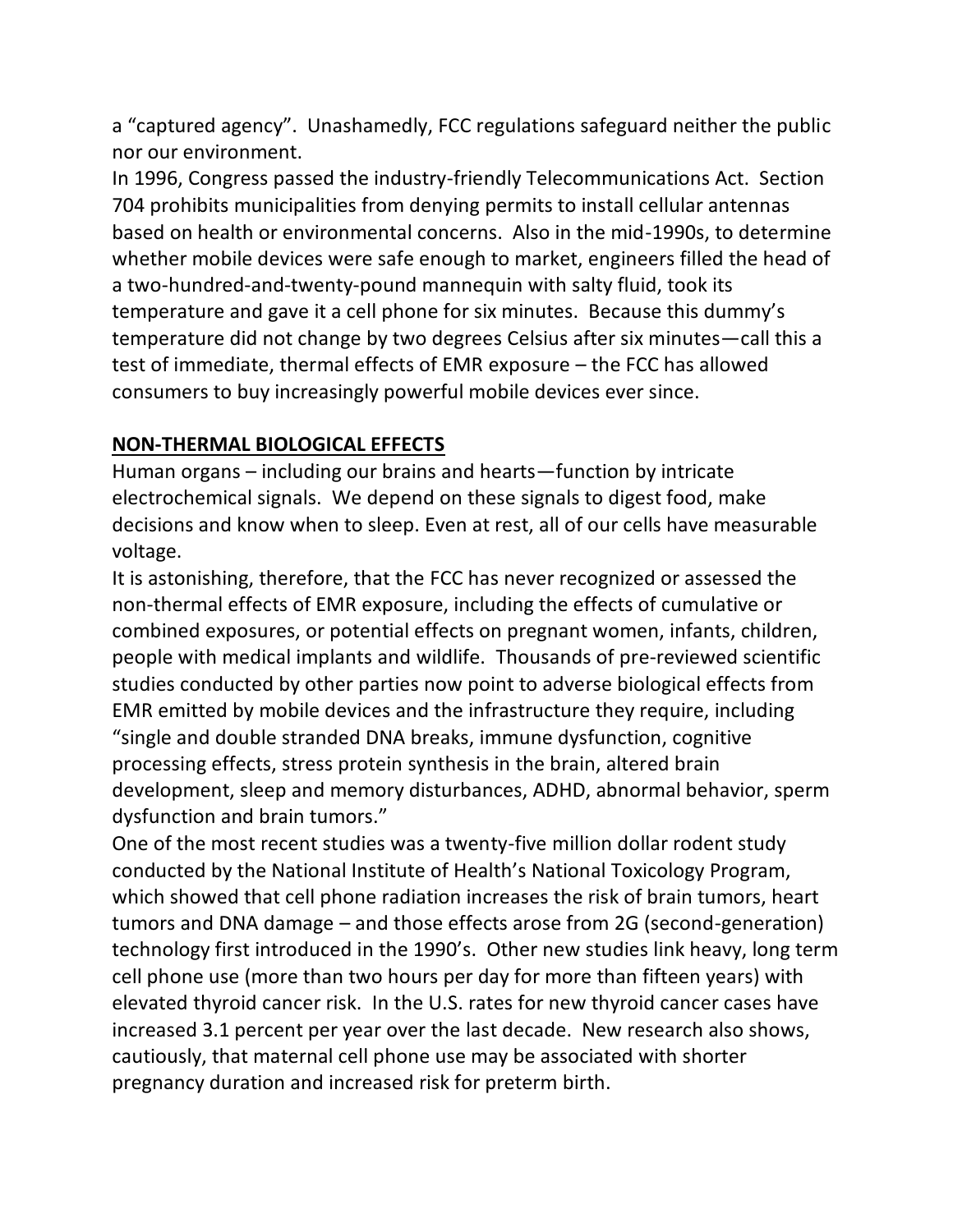In children screen time exposure (different from EMR exposure) harms brain development and can lead to addiction, eye problems and aggressive behavior. This has not stopped schools from giving tablets to young children and replacing teachers with screens. Research also indicated that digital technologies are causing adult attention span to dwindle.

# **5G AND THE INTERNET OF THINGS**

Alongside the ample evidence of biological harm from wireless technologies, there are mounting problems with security and privacy. Other downsides include the technologies exponentially increasing and unsustainable energy demands, toxic waste from the manufacture of electronic devices and significant disruptions of the labor market due to artificial intelligence (AI), with machines making decisions.

Nonetheless, because services that include a wireless component are minimally taxed and regulated (compared to wired services), wireless services are extremely profitable to telecom corporations, and the deployment of more wireless technologies continues apace. Machine-to-machine communication is becoming more widespread as technologies operate via the Internet of Things (IoT). Entertainment, GPS and self-driving vehicles operate through the Cloud, as do a growing number of educational, medical and banking systems, Utilities have also deployed millions of "smart" wireless transmitting meters to track electricity use. All of these developments are generating increased data traffic – and according to the telecom industry, more data traffic requires more infrastructure. Promoters of 5G and IoT tell us that we "need" 5G so that we can download a video in less than ten seconds, receive a message on our phone from a chipped diaper letting us know that our baby needs changing or get messaged by a chipped orange juice carton telling it is time to replenish. With 5G and the IoT, a toilet will even be able to analyze stool samples and send the data to your doctor. Let me unpack what this means for municipalities and households.

## **THE ROLE OF FIBER OPTICS**

Until 2016, businesses and households considered "fiber optics to the premises" as the safest, fastest, most energy-efficient and most secure way to access the Internet. Often encased in protective conduit, fiber optic cables rely on pulsing light on thin strands of glass fiber and carry multiple frequencies for telecommunications. Effectively, fiber cables offer unlimited bandwidth. They do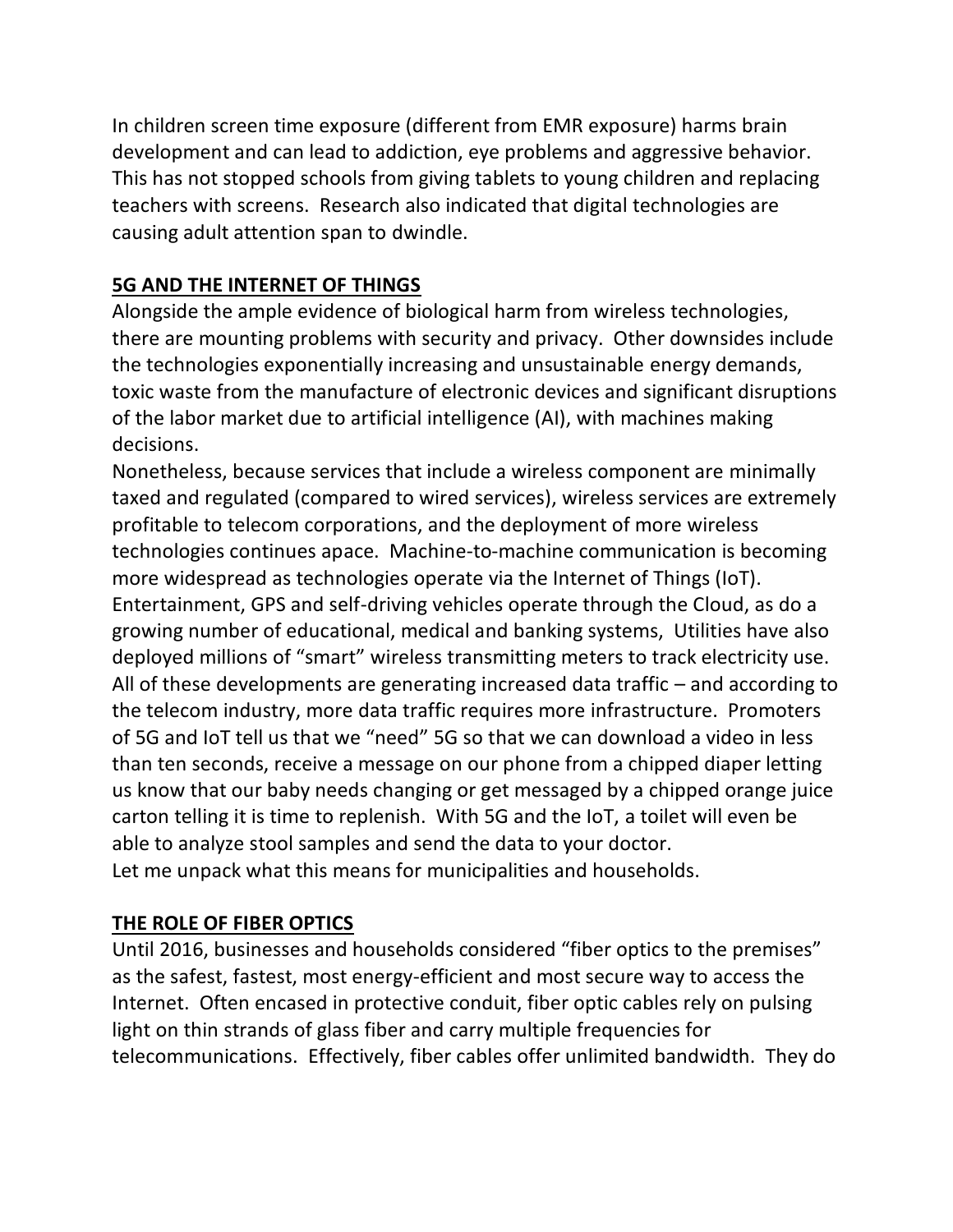not emit radiofrequency (RF) radiation. They also tend to withstand weather catastrophes better than wireless systems.

What the public may not realize is that wireless telecom infrastructure is not entirely wireless. For years, wireless providers have run fiber optic cables from their core network to the large towers that support cellular antennas. To deliver voice, internet and data wirelessly, fiber optics light waves convert data (via a digital electronic process) to RF waves. The system's "last hop" (from the cell tower to individual, mobile devices) is delivered wirelessly.

In the same way that radio stations pay the FCC a licensing fee for a frequency band on the electromagnetic spectrum, telecom corporations pay the FCC to lease frequencies that deliver their wireless services (voice, Internet and data). In the last few decades, however, the available spectrum has nearly filled up. In the iPhones first three and a half years, AT&T alone claimed that its data traffic grew eighty-fold!". 5G technology (which, remember, provides wireless access) combines fiber optics and millimeter RF waves (a previously untapped portion of the spectrum) and cannot operate without fiber optics. The industry views this combination as the only way to create more usable frequencies for our increasing wireless data traffic.

#### **STREAMLINING 5G INFRASTRUCTURE**

Beginning in 2016, the American Legislative Exchange Council (ALEC), a Koch brothers-backed group that is an advocate for "streamline" (ease) the buildout of 5G. These bills promote installing fiber optic cables to densely deployed small cell sites on public rights-of-way – such as utility poles and school rooftops – and on federal and state lands. At the same time, they severely restrict local zoning review requirements for installing telecom facilities. Including the distributed antenna system (DAS) used to provide coverage on campuses, inside large office buildings or in places with large crowds that expect wireless services. By January 2019, over half of U.S. states had passed ALEC-inspired legislation to streamline 5G's buildout. Two Federal Acts passed in 2017-2018 – the MOBILE NOW Act and the DIGIT Act – also restrict local authority over installation of telecom infrastructure. Further, the FCC has enacted rules that restrict states and municipalities ability to use the 1970 National Environmental Policy Act (NEPA) and the 1966 National Historic Preservation Act in zoning and siting reviews for telecom facilities. Finally, the FCC shortened the time that municipalities have to respond to telecom permit applications from ninety to sixty days.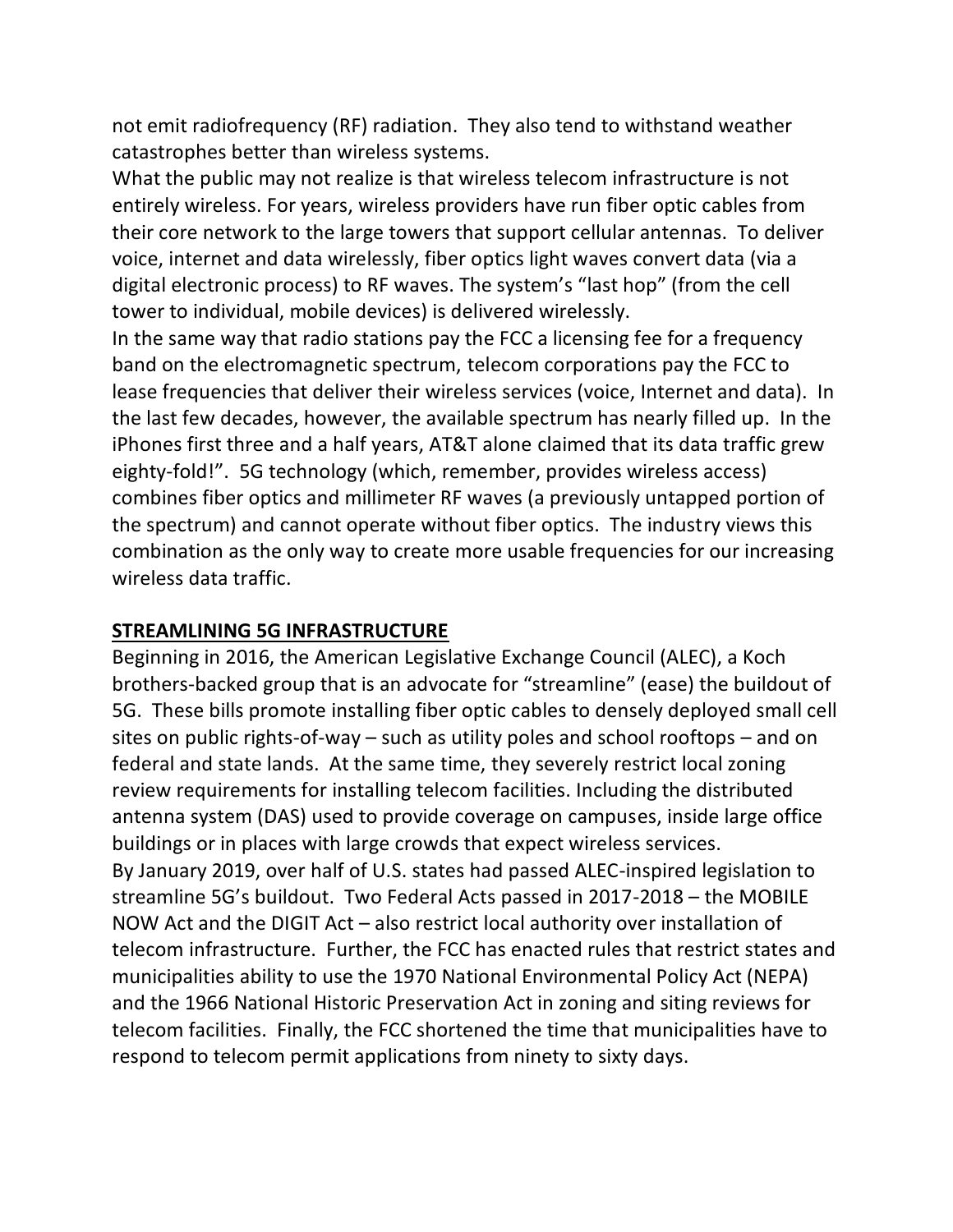Taken together, these mandates prohibit municipalities from enacting a moratorium on 5G and small cell site infrastructure. At the same time, they severely restrict the amount of money that a municipality can charge telecom providers for accessing publicly owned rights-of-way. They effectively remove normal zoning requirements such as neighborhood notification and public hearings regarding installation of telecom facilities.

# **PUSHBACK BY CITIZENS AND MUNICIPALITIES**

A National coalition of nearly one hundred municipalities is suing the FCC, arguing that the FCC lacks the statutory authority to issue such restrictive regulations. In addition, California Congresswomen Ana Eshoo and Jackie Speer have introduced House Resolution 530, the Accelerating Wireless Broadband Development by Empowering Local communities Act of 2019. This legislation would overturn FCC regulations' that limit the ability of local governments to regulate the deployment of 5G wireless infrastructure. HR 530 would provide "that certain actions by the Federal Communications Commission shall have no force or effect.

HB530 currently provides our best chance of voiding the FCC rules that prohibit municipalities from enacting moratoria on 5G. As of April 25, 2019, the bill, which protects state and municipal authority to make land use decisions and manage public rights-of-way has forty-six co-sponsors.

## **SIGNAGE ABOUT RF EMISSIONS**

Antennas that emit RF radiation, including 5G small cell sites, must comply with Occupational Safety and Health Administration (OSHA) and FCC safety guidelines. However, several people familiar with federal regulations told me that telecom service providers' obligations to follow OSHA and FCC regulations operate entirely by the honor system – there is no OSHA or FCC oversight.

Language in a recent agreement between a city and a telecom provider states that "Caution sign text must specify that a distance of nine feet must be kept from the antenna…The sign will inform the person of the potential for high exposure levels and provide a phone number to call and arrange for power to be removed from the antennas for the duration of work. There are two things to note with regard to this language. First, such a sign addresses electricians, tree pruners, roofers and others who might work near antennas, but it does not address children playing near a backyard utility pole, pregnant women, people with medical implants or individuals whose offices, bedrooms or kitchens might be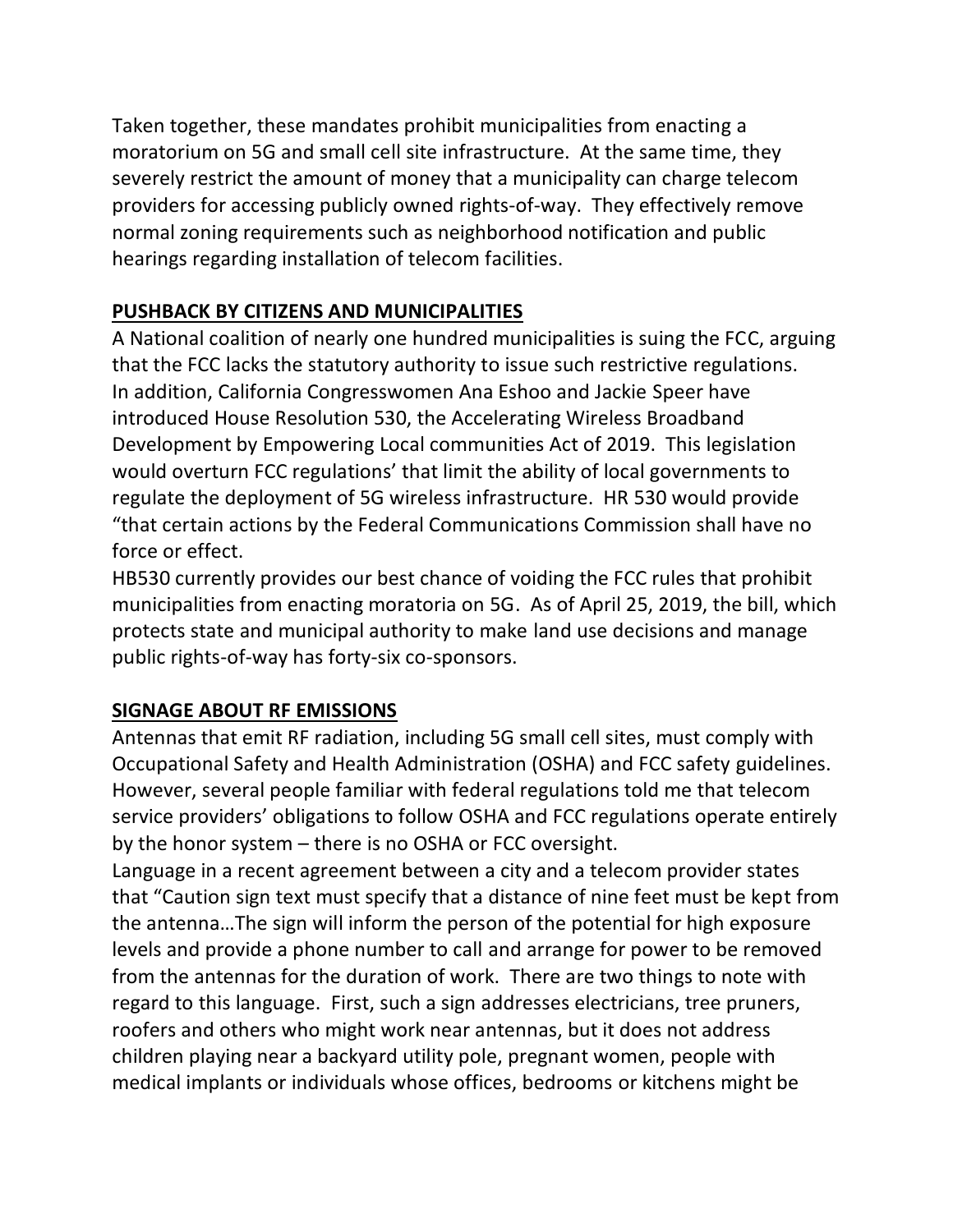within nine feet of said antenna. Second, there is no federal agency with a budget or a staff dedicated to monitoring RF emissions or enforcing protective signage. Could municipalities "force' telecom corporations to post the notices that OSHA and FCC regulations require? Before telecoms deploy 5G small cell sites, concerned citizens might consider banding together with electricians, tree pruners, roofers and other workers to urge their municipality to insist that telecom providers post signs – readable from a distance – that advise workers to keep at least nine feet from the antenna(s); provide a phone number to call when workers need the antennas turned off so that they can work within levels deemed safe by OSHA; and note the antenna's frequency and wattage. The goal here is to protect workers before they are exposed to EMR emissions at levels prohibited by OSHA and FCC. Signage might also increase public awareness of the antennas' EMR emissions.

Even in the absence of any regulations to protect vulnerable groups such as children or pregnant women, requiring signage that alerts workers to EMR emissions should be within a municipality's legal limits. If a municipality opts not to require signage to protect workers from a telecom provider, that's an attention grabbing story.

In 2013, well before 5G, the underwriter A,.M. Best Company estimated that two hundred and fifty thousand workers come into close contact with cellular antennas ever year. It warned other insurers that at close range, cellular antennas act "essentially as open microwave ovens," and that health effects in exposed workers "can include eye damage, sterility, and cognitive impairments. The president of the International Brotherhood of electrical Workers (BEW), Edwin Hill, wrote in a September 11, 2013 comment to the FCC: We believe that man of our members have been exposed to levels of RF radiation in excess of the FCC limits. Hill further states, "When there is a hazard, the hazard creator has a duty to warn others against the hazard." He suggested that telecom corporations that are licensed to deploy transmitting antennas should be responsible for ensuring that IBEW members "know the unique physical boundaries at every work location so as not to exceed the referenced RF exposure limits. Concerned citizens might also urge their zoning and land use officers to insist that telecom service providers re-measure RF emissions if or when they change the antennas' RF transmissions – as FCC regulations require – and these measurements on municipal websites.

#### **BEFORE ACTING, KNOW YOUR TERMS**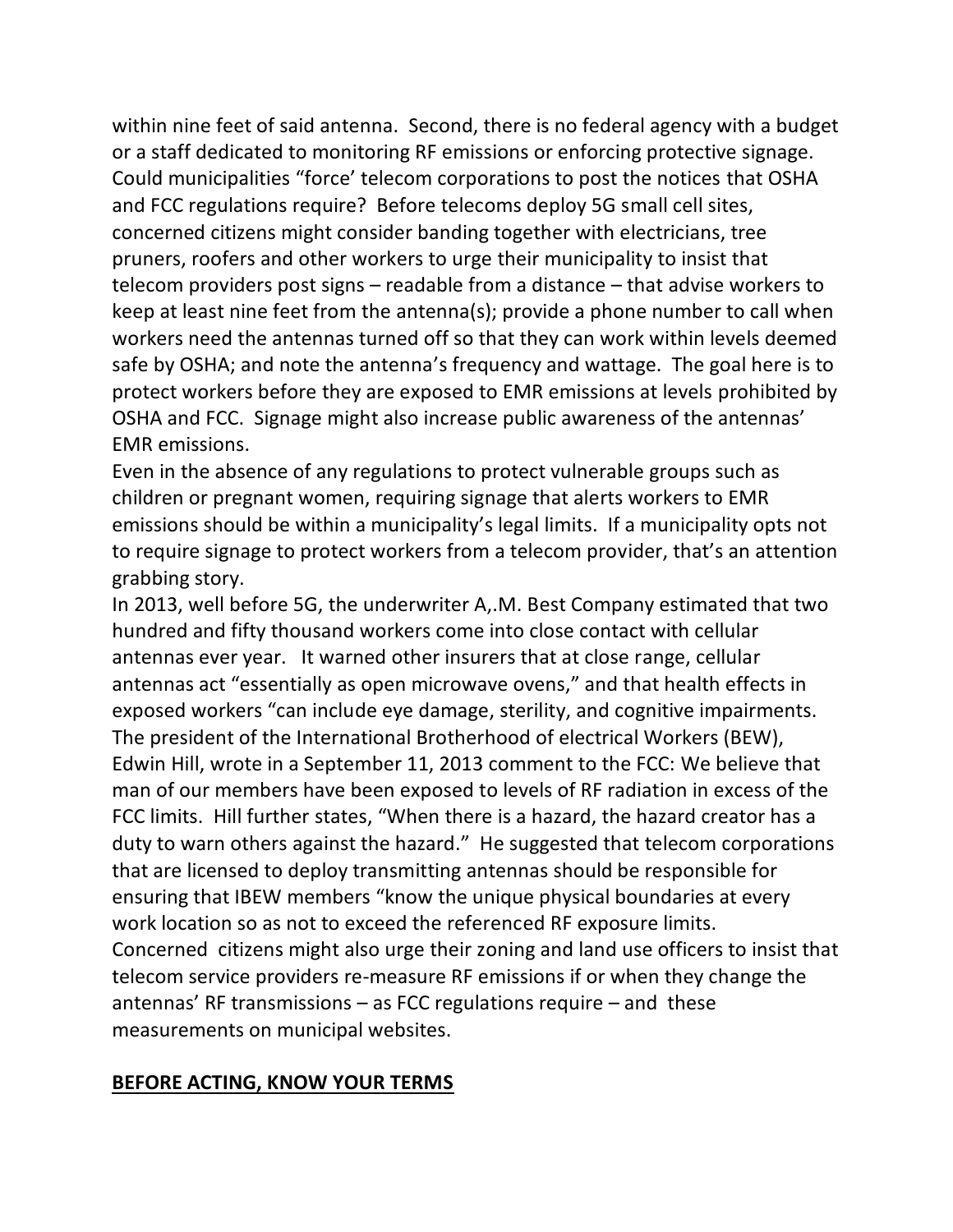Communities seeking the option of "fiber-of-the-premises" (FTTP) should be aware that the industry may use this term when they actually will only deliver "fiber-to-the-curb" (FTTC), "fiber-to-the-antenna" (FTTA) or fiber-to-thewireless(FTTW), Telecom providers may also use the term "fixed wireless internet" to described connecting fiber to small cell sites.

For safer, more secure and more reliable telecommunications, we need wired infrastructure (fiber or copper) delivered to a wired connection in each premises. To move toward this end, we need to repeal the federal acts and municipal mandates that effectively eliminate local authority over telecom facilities. (HB 530 may serve as a model.

## **BEFORE ACTING, KNOW YOUR LAWS**

Recently passed, FCC order, federal acts and state laws that prohibit restrictions on fiber delivered to public rights-of-way to individual users may have other impacts detrimental to community interests. For example, adovocating municipally owned fiber-to-the-premises may unintentionally divert public funds to deliver fiber to small cells. Such diversions of public monies would reduce the industry's costs to build 5G networks.

Some communities may have grants to install power lines, cables and fiber optics underground. If you access these grants, be sure that the fiber is delivered all the way, to each building or home.

## **INTERNATIONAL ACTIONS TO HALT OR DELAY 5G**

Internationally, some municipalities and political parties have called for proof of safety before deploying 5G small cell sites. Municipalities that have halted 5G, development because of health concerns include Brussels, Belgium, Geneva, Switzerland; a municipality of Rome, Italy, and others.

In Australia, the Health Australia Party (HAP) has outlined an EMR pollution policy that supports initiatives including:

Adopting the precautionary approach regarding exposure to electromagnetic fields.

Designing, building and wiring buildings so as to reduce exposure to Electromagnetic fields.

Requiring that new radiation-emitting technologies, including 5G, be shown to be safe for all members of society before their introduction to the market and rollout across the country.